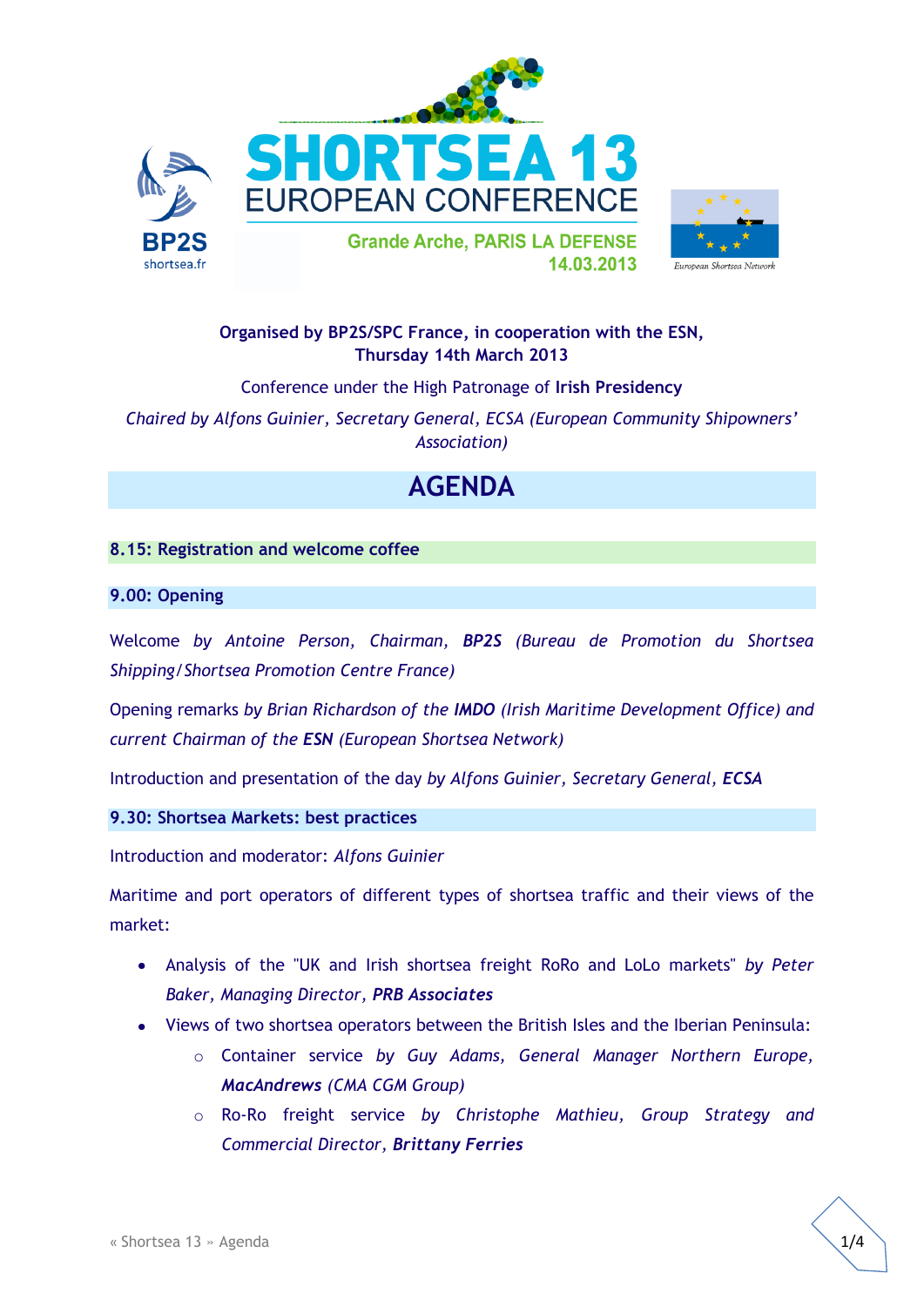- Views of a port: Focus on shortsea services and reefer developments *by Christine Cabau Woehrel, Chief Executive Officer, Dunkerque-Port*
- Views of two shipping agents :
	- o Mediterranean Sea : Turkey-France (U.N. RoRo) and Tunisia-France (CTN) services *by Tan Aktuna, Line Managing Director, Worms Services Maritimes*
	- o Black Sea : Shortsea shipping current and future developments in BS *by Nikola Hristov, Chairman, Bulgarian Association of Ship Brokers and Agents*
- Q & A Session Open-floor Discussion

#### **11.00: Coffee and Networking break**

**11.30: Shortsea sector: environmental challenges and opportunities**

Introduction and moderator: *Hans Kristian Haram, Director, Shortsea Promotion Centre Norway* 

Interactive session on current & coming environmental issues and opportunities in Europe.

Round table: panellists will introduce and elaborate the three main options (MDO/MGO, LNG and scrubber*s*):

- *Martial Claudepierre, Marine Environment Leader, Bureau Veritas*
- *Dominique Bouchez, Quality Product Manager, UFIP*
- *Jean-François Chapuy, Senior Sales Manager, MAN Diesel & Turbo*
- *Thierry Chanteraud, Resources and Logistics, TOTAL Marine Fuels*
- *Andrzej Buzckowski, Sales Director, WÄRTSILÄ*

Debate and Q & A Session – Open-floor Discussion

#### **12.30: Networking lunch**

#### **14.00: Shortsea services: users' and potential users' views**

Introduction and moderator: *Philippe Bonnevie, Chairman, Maritime Transport Council ESC (European Shippers Council) & Managing Director, AUTF (French Shippers Association)* Preamble: Which tools for shippers? **Haropa**' grouping experience *by Marc Laplace-Builhe, Liner Shipping Manager, Le Havre Port*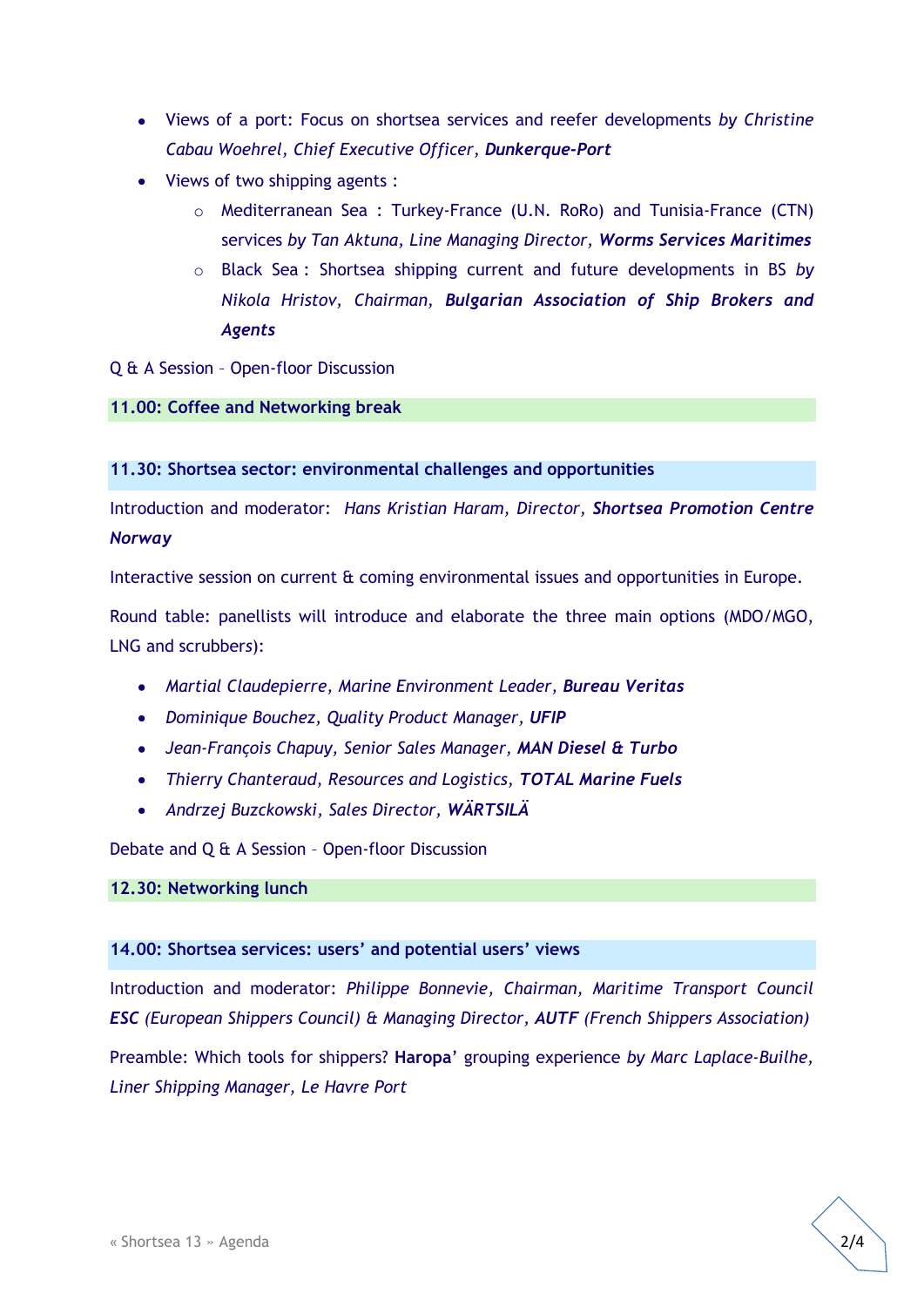Shippers and forwarders/logistics providers - from various industrial and trade sectors – experience and feedback:

- *William Songeur, Purchasing & Logistics Director, Calcia/Italcementi (World's fifth largest cement producer)*
- *François Soulet de Brugière, Director, SRS (Auchan Group – Major French multinational retail group)*
- *Knut Sander, Managing Director, Robert Kukla (International forwarders)*
- *Carola Lentiez, Shortsea Project Manager, Kuehne+Nagel*

## Q & A Session – Open-floor discussion

**15.15: Coffee and Networking break**

#### **15.45: Shortsea development: other views and perspectives**

Introduction and moderator: *Alfons Guinier*

- European Shortsea and Multimodal Business *by Jens Holger Nielsen, CEO, Samskip*
- European Shortsea development *by Patrick Norroy, Policy Officer for Maritime Transport and Logistics Unit, European Commission DG MOVE*
- Development and promotion of shortsea shipping on the St. Lawrence river *by Martin Fournier, President, Quebec Shortsea Shipping Council & Executive Director, St. Lawrence Shipoperators*

Questions and discussion

Conclusions *by Alfons Guinier*

**16.45: Closing remarks and perspectives** *by Brian Richardson*

## **17.00: Networking**

## **17.30: Close of day and free evening**